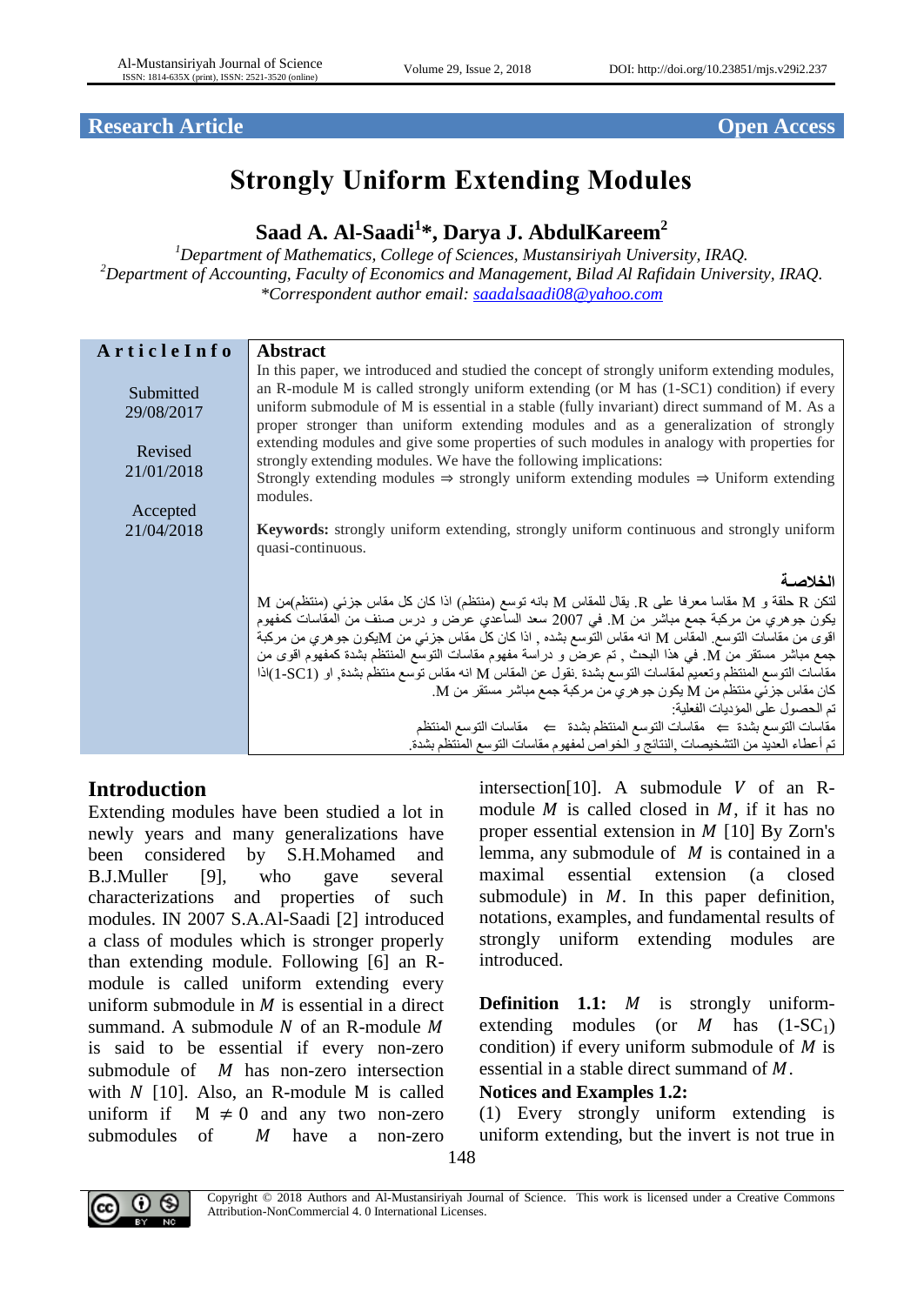general. For example, the  $Z$ -module  $M =$  $Z \oplus Z_2$  is uniform extending [6]. But M is not strongly uniform extending. Since  $Z \oplus 0 \cong Z$ and Z is uniform Z-module, then  $Z \oplus 0$  is uniform direct summand of M. But  $Z \oplus 0$  is not stable submodule of M. Let  $f: Z \oplus 0 \longrightarrow$ M by  $f(x, 0) = (0, \bar{x})$  for each  $(x, 0) \in Z \oplus$ 0. Clearly,  $f$  is  $Z$ -homomorphism. But  $f(Z \oplus 0) \not\subset Z \oplus 0$ .

(2) Every strongly extending is strongly uniform extending. But the inverse is not true in general.

(3) Every uniform module is strongly uniform extending. In particular,  $Z_8$  as Z-module is strongly uniform extending.

(4) The inverse of (3) is not true in general. For example,  $Z_6$  as Z-module is strongly uniform extending which it is not uniform.

(5) Every semisimple fully stable module is strongly uniform extending. In particular,  $Z_{10}$ as  $Z$ -module is fully stable and semisimple so is strongly uniform extending.

(6) The Z-module  $Z_8 \oplus Z_2$  is not strongly uniform extending, since the submodule  $N=\{(0,0),(2,1),(4,0),(6,1)\}\$ is uniform closed but not stable direct summand.

**(7)** If  $M_x$  is a uniform submodule of M such that  $M_x \cong M_y$ . Then  $M_y$  is uniform.

**Proposition 1.3:** *M* is strongly uniform extending modules if and only if every uniform closed of  $M$  is a stable direct summand of  $M$ . Now, we consider the properties of decompositions of strongly uniform extending module.

**Theorem 1.4:** M is strongly uniform extending modules if and only if for each uniform submodule  $N$  of  $M$ , there is a direct decomposition  $M = M_1 \oplus M_2$  such that  $N \subseteq M_1$ , where  $M_1$  is stable submodule of M and  $N \bigoplus M_2$  is essential of M.

**Proof:**  $(\Rightarrow)$  Suppose that M is strongly uniform extending R-module. Let  $N$  be a uniform submodule of  $M$ . Thus  $N$  is essential in a stable direct summand (say)  $X$  of  $M$  (i.e.)  $M = X \bigoplus K_1$ , where  $K_1$  is a submodule of M. Also, since N is essential in X and  $K_1$  is essential in  $K_1$ , thus  $N \oplus K_1$  is essential in  $X \oplus K_1 = M$ . Hence  $N \oplus K_1$  is essential submodule of  $M$ .

 $(\Leftarrow)$  Let N be a uniform submodule of M. By hypothesis, there is a direct decomposition  $M = M_1 \oplus M_2$  such that  $N \subseteq M_1$  where  $M_1$  is a stable submodule of M and  $N \oplus M_2$  is essential in  $M$ . We claim that  $N$  is essential in  $M_1$ . Let X be non-zero submodule of  $M_1$ , hence X is a submodule of M, so  $(N \oplus M_2) \cap X \neq$ (0) (since  $N \oplus M_2$  is essential in M). Let  $x = n + m_2(\neq 0)$ , where  $x \in X$ ,  $n \in N$  and  $m_2 \in M_2$ , thus  $m_2 = x - n$  which implies  $m_2 \in M_1 \cap M_2 = (0)$ , therefore,  $0 \neq x = n \in$  $X \cap N$ , then  $X \cap N \neq (0)$ , hence N is essential in  $M_1$ . Thus M is strongly uniform extending R-module.

By the same argument in (Remark (2.1.11)[2]). Thus, we have the following characterization of strongly uniform extending modules.

**Proposition 1.5:** *M* is strongly uniform extending modules if and only if every uniform submodule of  $M$  is essential in a fully invariant direct summand of  $M$ .

**Remark 1.6:** For proposition (1.5) it can be restated that all results with "stable direct summand" being replaced by "fully invariant direct summand".

In the following result, we discuss when a submodule of strongly uniform extending is strongly uniform extending.

**Proposition 1.7:** A closed submodule (and hence direct summand) of strongly uniform extending module is strongly uniform extending.

**Proof:** Let X be a closed submodule of strongly uniform extending R-module  $M$ . Let Y be a uniform closed submodule of  $X$ . Since  $X$  is closed submodule of  $M$ , then  $Y$  is uniform closed submodule of  $M$ . Now, since  $M$  is strongly uniform extending, thus  $Y$  is a stable direct summand of M. Now, since  $Y \subseteq X$ , then  $Y$  is direct summand of  $X$ . Also, we claim that Y is a stable submodule of X. Let  $f: Y \longrightarrow$  $X$  be any R-homomorphism and consider the sequence  $Y \xrightarrow{f} X \xrightarrow{i} M$ , where *i* is the inclusion mapping. Then  $(i \circ f): Y \to M$  and since Y is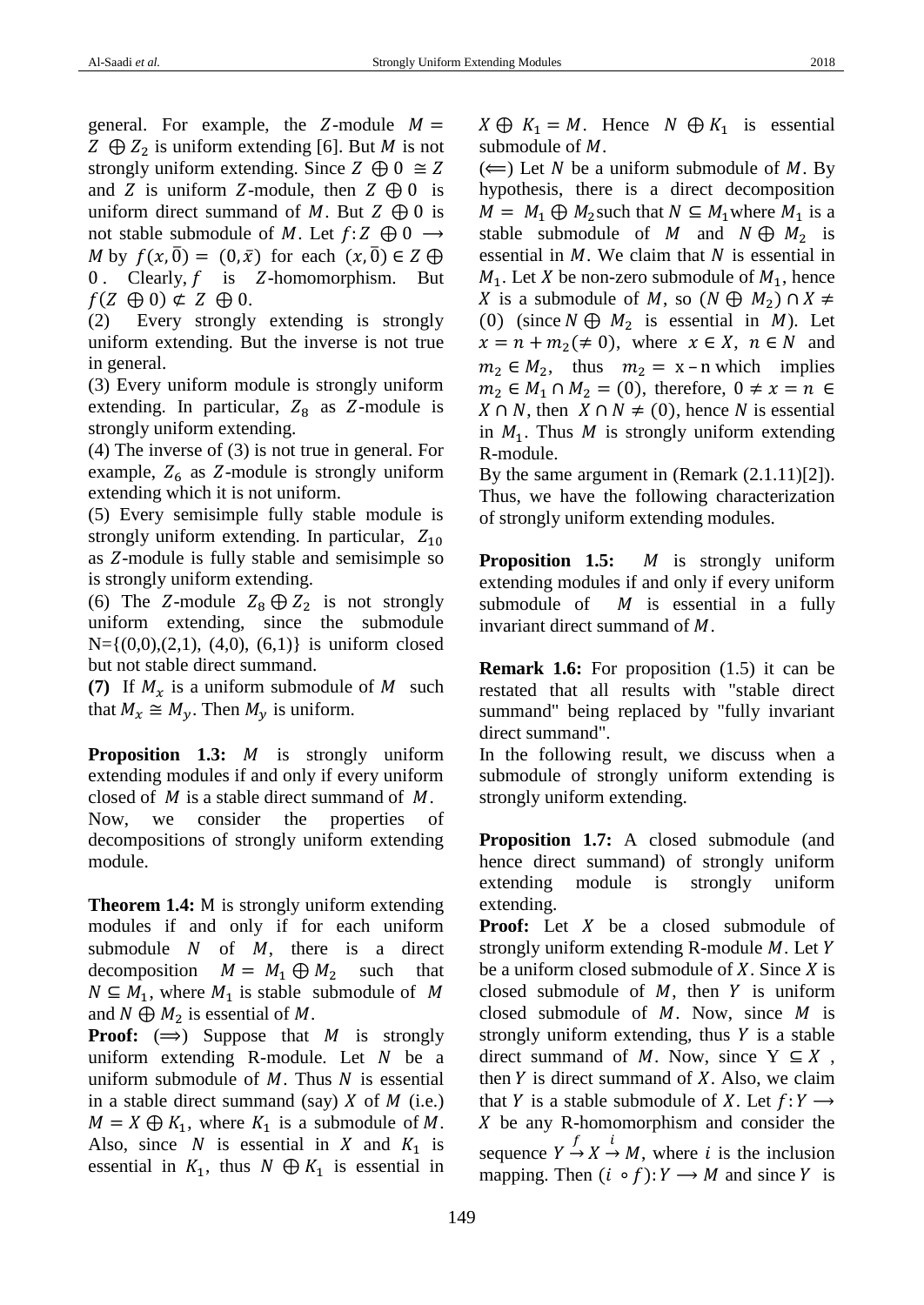stable of *M* then,  $(i \circ f)(Y) \subseteq (Y)$ . So  $f(Y) \subseteq Y$ . Then Y is a stable direct summand of  $X$ . Therefore,  $X$  is strongly uniform extending.

**Proposition 1.8:** Every submodule V of a strongly uniform extending R-module  $M$  with property that the intersection of  $V$  with any stable direct summand of  $M$  is stable direct summand of  $V$ , is strongly uniform extending. **Proof:** Let  $X$  be a uniform submodule of  $V$ . Since  $M$  is strongly uniform extending and  $X$  is a submodule of  $M$ , then there is a stable direct summand  $W$  of  $M$  such that  $X$  is essential in W. But  $X \subseteq W \cap V \subseteq W$ , thus X is essential in  $W \cap V$  and by hypothesis,  $W \cap V$  is a stable direct summand of  $V$ . Hence,  $V$  is strongly uniform extending.

A direct sum of strongly uniform extending need not be strongly uniform extending. In fact,  $Z_8$  and  $Z_2$  are strongly uniform extending  $Z$ -module (by Notices and Examples  $(1.2)(3)$ and (5)) but  $Z_8 \oplus Z_2$  is not strongly uniform  $extending Z-module.$ 

In the next results, we discuss when a direct sum of strongly uniform extending module is strongly uniform extending module.

**Theorem 1.9:** Let  $M = M_1 \oplus M_2$  where  $M_1$  and  $M_2$  are both strongly uniform extending. Then  $M$  is strongly uniform extending if and only if every uniform closed submodule  $X$  of  $M$  with  $X \cap M_1$ = 0 or  $X \cap M_2$ =0 is stable direct summand.

**Proof:** The necessary condition is valid by Proposition  $(1.7)$ . Conversely, let  $L$  be a uniform closed submodule of  $M$ . By Zorn's lemma there exists a complement submodule of L such that  $L \cap M_2$  is essential in Y and also since  $L$  is a closed submodule of  $M$ , so  $Y$  is a closed submodule of  $M$ . Clearly, since  $(L \cap$  $M_2$ ) $\cap$   $M_1$  is essential in  $Y \cap M_1$  so  $Y \cap M_1 =$ 0. Then by hypothesis,  $M = Y \bigoplus Y'$  for some submodule  $Y'$  of  $M$  and  $Y$  is a stable direct summand of M. Now,  $L = L \cap M = L \cap$  $(Y \oplus Y') = Y \oplus (L \cap Y')$ . So  $(L \cap Y')$  is closed in *M* since  $(L \cap Y')$  is closed submodule of L.

Moreover,  $L \cap Y'$  is uniform. Also,  $(L \cap Y') \cap$  $M_2 = 0$ . By hypothesis,  $(L \cap Y')$ is a stable direct summand of  $M$  and hence of  $Y'$  (since,  $(L \cap Y') \subseteq Y'$ ). Thus,  $Y' = (L \cap Y') \oplus X$ , where X is a submodule of Y'. Now,  $M = Y \oplus Y' =$  $Y \oplus ((L \cap Y') \oplus X) = (Y \oplus (L \cap Y'))$ 

 $(Y')$ )  $\oplus X = L \oplus X$ . Also since Y and  $L \cap Y'$ are stable submodule of M and  $L = Y \bigoplus (L \cap$  $Y'$ ), then L is stable of M. So L is a stable direct summand of  $M$ . Therefore,  $M$  is strongly uniform extending.

**Proposition 1.10:** Let  $M = \bigoplus_{i \in I} M_i$  be an Rmodule, where  $M_i$  is a submodule of M for each  $i \in I$ . Then, the following statements are equivalent:

**(1)**  $M$  is strongly uniform extending;

(2) Each  $M_i$  is strongly uniform extending and each uniform closed submodule of  $M$  is fully invariant;

(3) Each  $M_i$  is uniform extending and each uniform closed submodule of  $M$  is fully invariant.

**Proof:** (1)  $\Rightarrow$  (2) By using proposition (1.7) together with proposition (1.3).

 $(2) \implies (3)$  It is clear.

(3)  $\implies$  (1) Let U be a uniform closed submodule of M and  $\pi_i : M \longrightarrow M_i$  be the natural projection mapping on  $M_i$  for each i  $\in$ I. Let  $x \in U$ , then  $x = \sum_{i \in I} m_i$ , where  $m_i \in M_i$  and hence  $\pi_i(x) = m_i$ . Now, since U is uniform closed submodule of  $M$ , then by hypothesis,  $U$  is fully invariant and hence  $\pi_i(U) \subseteq U \cap M_i$ .So  $\pi_i(x) = m_i \in U \cap M_i$ and hence  $x \in \bigoplus_{i \in I} (U \cap M_i)$ . Thus  $U \subseteq$  $\bigoplus_{i\in I} (U \bigcap M_i)$ . Since

always  $\bigoplus_{i \in I} (U \cap M_i) \subseteq U$  Therefore

 $U = \bigoplus_{i \in I} (U \cap M_i)$ . Now,  $U \cap M_i$  is direct summand of U, then  $U \cap M_i$  is closed in U. Since U is uniform, then  $U \cap M_i$  is uniform. But U is uniform closed in M, thus  $U \cap M_i$  is uniform closed in M. Since  $U \cap M_i \subseteq M_i$ M, then  $U \cap M_i$  uniform closed in  $M_i$ . By uniform extending property of  $M_i$ ,  $U \cap M_i$  is a direct summand of  $M_i$ . Thus  $U =$  $\bigoplus_{i\in I} (U \cap M_i)$  is a direct summand of  $M = \bigoplus_{i \in I} M_i$  [8]. Thus, U is a fully invariant

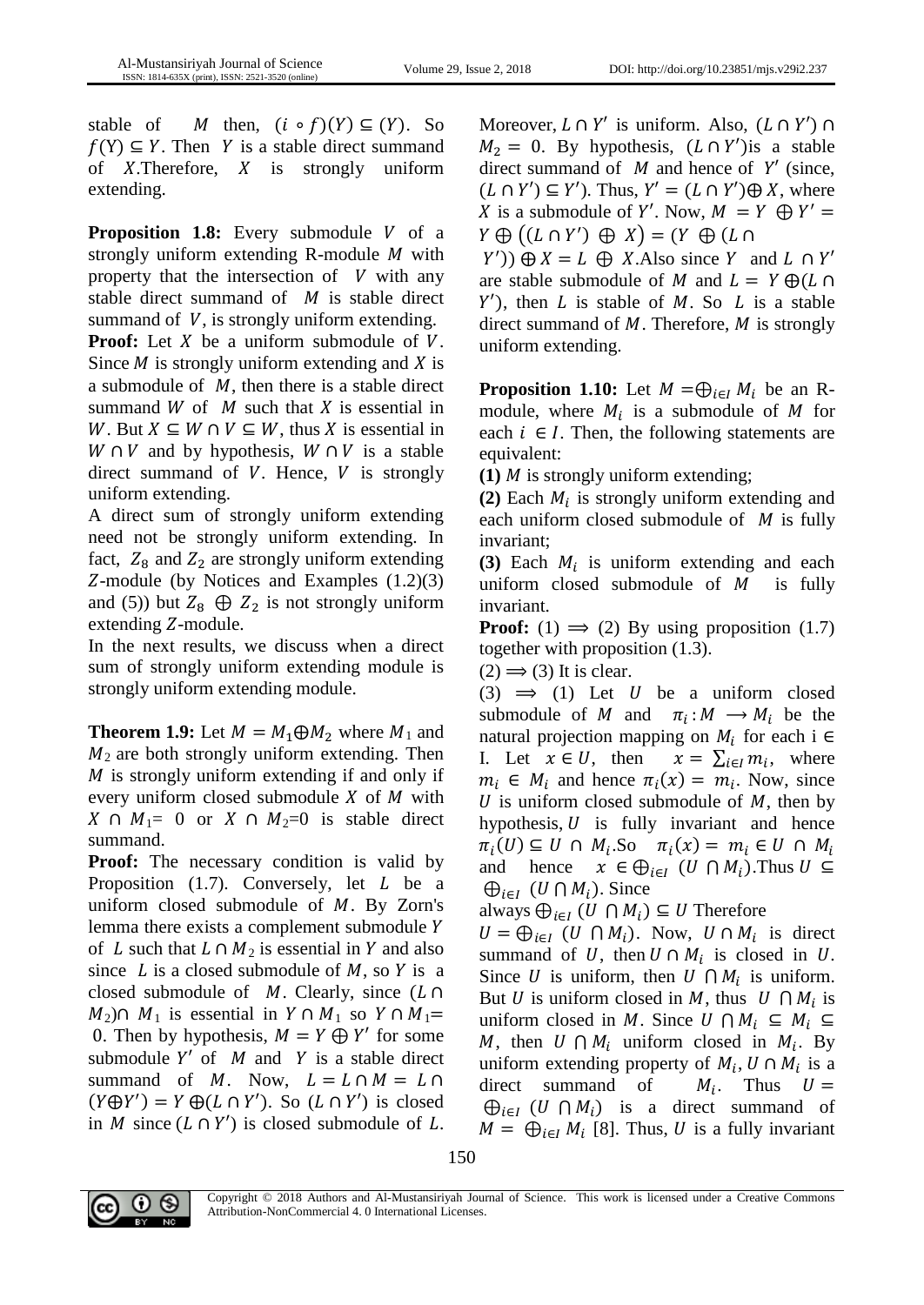direct summand of  $M$ . Therefore, by proposition  $(1.5)$ , *M* is strongly uniform extending.  $□$ 

An R-module  $M$  is uniform if and only if  $M$  is (strongly) extending and indecomposable ([2]) [9]. Also, we mentioned that, every uniform module is strongly uniform extending but the inverse is not true in general.

In verity, we do not know whether indecomposabilty property is sufficient to make strongly uniform extending module is uniform.

Here, we have the next result.

**Proposition 1.11:** Let M be an indecomposable R-module which contains a uniform submodule. If  $M$  is strongly uniform extending, then  $M$  is uniform.

**Proof:** Let  $V$  be a uniform submodule of  $M$ . By Zorn's lemma, there exists a closed submodule N of M such that V is essential in N. Since an essential extension of uniform is uniform by [5] so,  $N$  is a uniform submodule of  $M$ . Now, by strongly uniform extending property of  $M$ , so  $N$  is a stable direct summand of  $M$ . But,  $M$ is indecomposable and  $N \neq (0)$  since it is uniform, so  $N = M$ . Hence M is uniform.

**Corollary 1.12:** Let *M* be an R-module which contains a uniform submodule. Then  $M$  is uniform if and only if  $M$  is strongly uniform extending and indecomposable.

**Remark 1.13:** Note that the property of a module which contains a uniform submodule is not sufficient to make strongly uniform extending imply uniform property. For example,  $Z_6$  as Z-module is strongly uniform extending which has uniform submodule  $\{\overline{0}, \overline{2}, \overline{4}\}$ , but it is not uniform.

Following [2], the concept of SS-modules introduced as a generalization of fully stable modules. An R-module  $M$  is called SS-module if every direct summand of  $M$  is stable.

We introduce the following concept which will play as a link between stronger uniform extending modules and uniform extending modules.

**Definition 1.14:** An R-module *M* is called U-SS-module if, every uniform direct summand of  $M$  is stable.

# **Notices and Examples 1.15:**

(1) Every uniform module is U-SS-module, since the only uniform direct summand of a uniform R-module  $M$  is  $M$ .

(2) The inverse of (1) is not true in general. For example, the Z-module  $Z_{10}$  is U-SS-module but it is not uniform.

(3) If  $M$  uniform extending module, then the following conditions are equivalent:

(a)  $M$  is U-SS-module;

(b) Every uniform closed submodule of  $M$  is stable;

(c) Every uniform closed submodule of  $M$  is fully invariant.

(4) Every strongly uniform extending module is U-SS-module. Since in strongly extending R-module  $M$  every uniform closed is stable direct summand.

By using the concepts of U-SS-module, we give the next characterization of strongly uniform extending modules.

**Lemma 1.16:** *M* is strongly uniform extending module if and only if  $M$  is uniform extending and  $M$  is U-SS-module.

An R-module  $M$  is 1-quasi-continuous if  $M$  has uniform extending (has  $(1-C_1)$ ) condition) and the condition  $(1-C_3)$ : If two uniform direct summands have zero intersection, then their direct sum is a direct summand [4]. Here, we shall use the term uniform quasi-continuous modules instead of 1-quasi-continuous modules.

Moreover, we call, an R-module  $M$  has the condition  $(1-C_2)$ : Every uniform submodule of  $M$  which is isomorphic to a direct summand of  $M$  is a direct summand of  $M$ . Also, we insert the next concept as follows:

**Definition 1.17:** An R-module *M* is called uniform continuous (or 1-continuous), if it satisfies the conditions  $(1-C_1)$  and  $(1-C_2)$ .

# **Notices and Examples 1.18:**

(1) Every (quasi-)continuous module is uniform (quasi-)continuous module. But the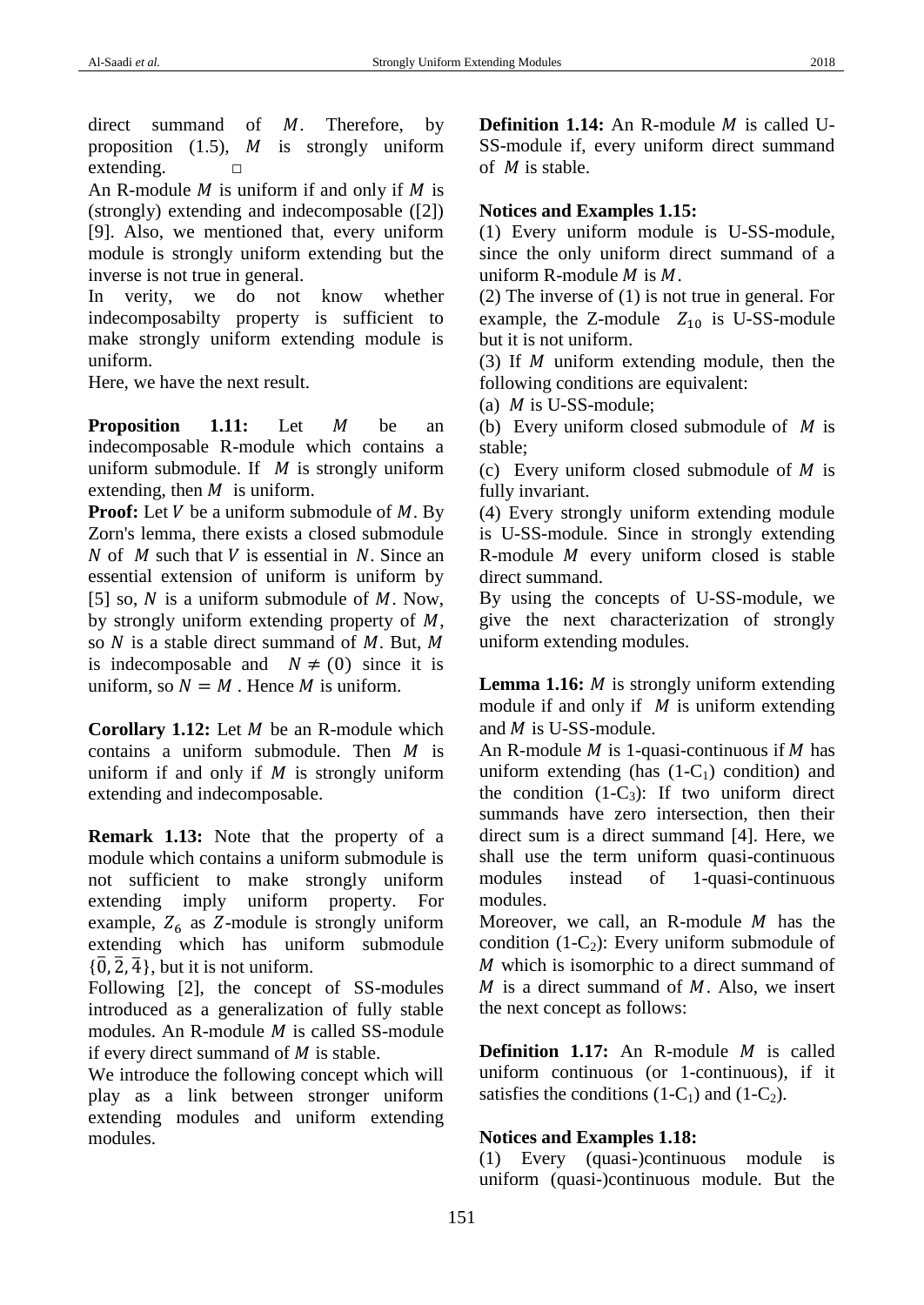invert is not true in general. For example, let  $X$ be a division ring and  $V$  be a vector space over X of infinite dimension,  $S=End(V)$  and let  $R = \begin{pmatrix} S \\ S \end{pmatrix}$  $S$   $S$  $\begin{pmatrix} 5 & 3 \\ S & S \end{pmatrix}$ . Then R is uniform continuous (uniform quasi-continuous) since  $R$  are uniform extending and  $C_2$  but it is not (quasi-) continuous since R is not  $C_1$  [10].

(2) If an R-module  $M$  has  $(1-C_2)$  condition, then M has  $(1-C_3)$  condition.

(3) As a consequence of (2), we have every uniform continuous module is uniform quasicontinuous. But the inverse is not true in general. For example,  $Z$  as  $Z$ -module.

In the next result, we assert that uniform continuous property inherited by direct summands.

**Proposition 1.19:** A direct summand of uniform continuous is uniform continuous.

**Proof:** Let P be a direct summand of uniform continuous R-module  $M$ . Then  $P$  has  $(1-C_1)$ condition since *M* has  $(1-C_1)$  condition [3]. Now, to prove that P has the condition  $(1-C_2)$ . Let  $X$  be a uniform submodule of  $P$  such that  $P$ isomorphic to a direct summand  $Y$  of  $P$ . Put  $P = Y \oplus B$  for some submodule B of P. Also, let  $M = P \oplus P_1$  for some submodule  $P_1$ of *M*. Then, we have  $M = P \oplus P_1 =$  $(Y \oplus B) \oplus P_1 = Y \oplus (B \oplus P_1)$ . Hence  $\overline{Y}$  is direct summand of M. But  $X \cong Y$  and M has  $(1-C_2)$  condition so X is direct summand of M. Since  $X \subseteq P$ , then X is direct summand of P. Then P has  $(1-C_2)$  condition. So P is uniform continuous.

In the next result, we get a characterization of modules has  $(1-C_2)$  condition.

**Proposition 1.20:** For any R-module  $M$ , the following statements are equivalent:

(1) *M* has  $(1-C_2)$ .

(2) For any uniform submodule  $N$  of  $M$  which is isomorphic to a direct summand of  $M$ , each R-homomorphism  $f: N \rightarrow M$  can be extended to an R-endomorphism of  $M$ .

**Proof:**(1)  $\Rightarrow$  (2) Directly, by using the known fact every homomorphism of direct summand of  $M$  in to  $M$  can be extended to endomorphism of  $M$ .

 $(2) \implies (1)$  Let N be an uniform submodule of M which isomorphic to a direct summand  $Q$  of M. We can consider the following homomorphisms,  $i: N \rightarrow M$  be the inclusion mapping  $q: N \to Q$  be an isomorphism,  $\pi: M \to Q$  the natural projection of M onto Q and,  $i_1: Q \rightarrow M$  be the inclusion mapping. So, we have  $\pi \circ i_1: Q \to Q$  and  $(\pi \circ i_1)(q) =$  $\pi(i_1(q)) = \pi(q) = q$  for each q in Q, (i.e.)  $\pi \circ i_1 = I_0$  the identity of Q.



By hypothesis, the homomorphism $(i_1 \circ g)$  can be extend to an R-endomorphism  $h: M \rightarrow M$ , hence  $(h \circ i)(n) = h(i(n)) = h(n) =$  $(i_1 \circ g)(n)$  for n in N. Hence  $i_1 \circ g = h \circ$  $i$ .So  $^{-1}$   $\circ$   $\pi$   $\circ$   $h$   $\circ$   $i$ )  $($   $n$   $)$   $=$  $(g^{-1} \circ \pi)(h \circ i)(n) = g^{-1} \circ (\pi \circ i_1) \circ$  $g(x)$  (n) =  $(g^{-1} \circ g)(n) = n$  for each n in N, (i.e.)  $g^{-1} \circ \pi \circ h \circ i = I_N$ . Take  $\alpha = g^{-1} \circ$  $\pi \circ h$ , then  $\alpha \circ i = I_N$  (by [7]) we get that *i* is a split monomorphism, hence  $Im(i) = N$  is a direct summand of  $M$ , therefore,  $M$  has (1- $C_2$ ) condition.

**Corollary 1.21:** Let *M* be an R-module, then the following statements are equivalent:

(1)  $M$  is uniform continuous

 $(2)$  *M* has  $(1-C_1)$  condition and for each uniform submodule  $N$  of  $M$  which isomorphic to a direct summand of  $M$ , each Rhomomorphism  $f: N \longrightarrow M$  extends to an Rendomorphism of  $M$ .





Copyright © 2018 Authors and Al-Mustansiriyah Journal of Science. This work is licensed under a [Creative Commons](http://creativecommons.org/licenses/by-nc/4.0/)  [Attribution-NonCommercial 4. 0 International Licenses.](http://creativecommons.org/licenses/by-nc/4.0/)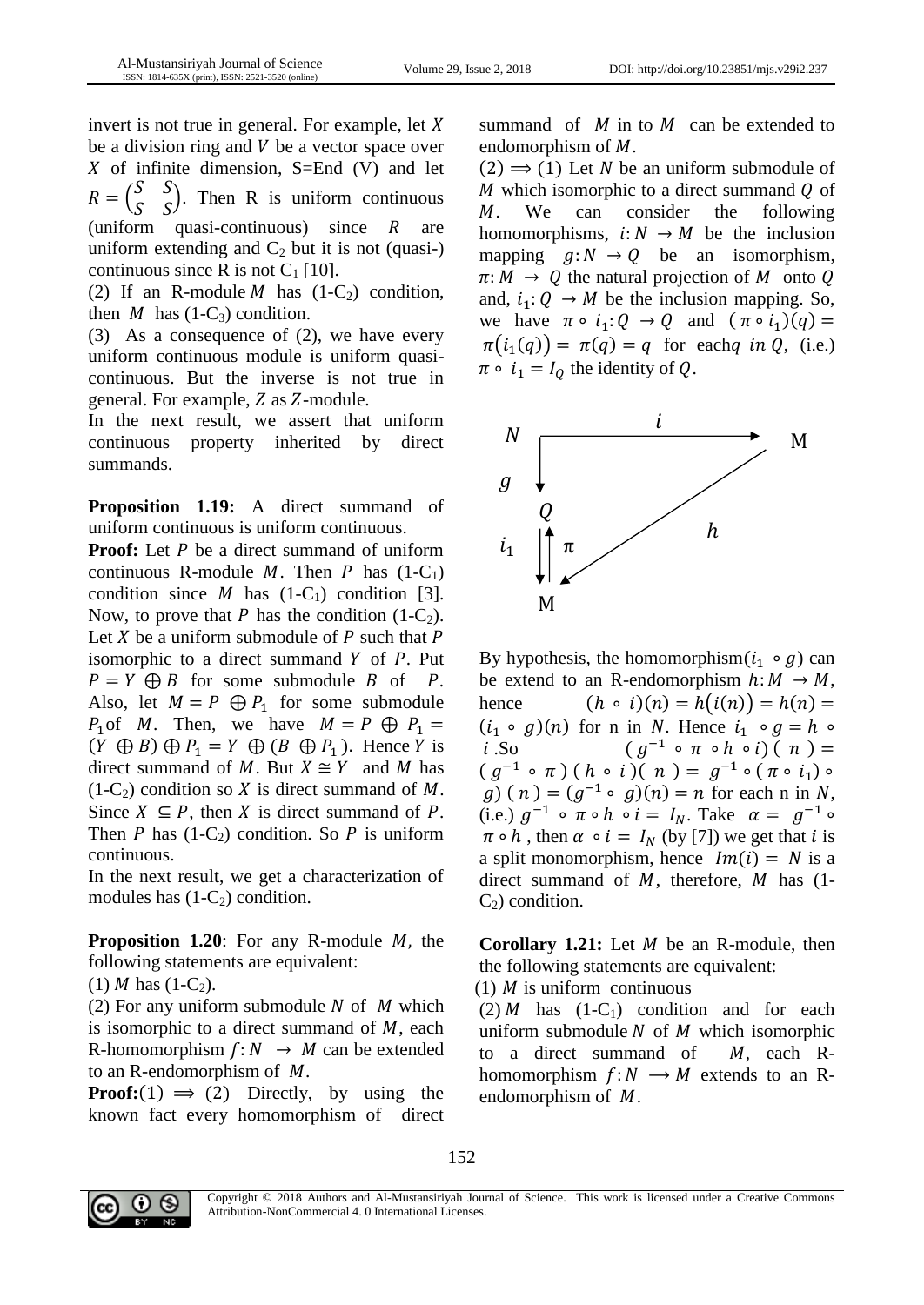Now, we are ready to consider the following conditions.

 $(1-SC_1)$ : Every uniform submodule of M is essential in a stable direct summand of  $M$ .

**(1-SC2):** Every uniform submodule of which is isomorphic to a direct summand of M is a stable direct summand of  $M$ .

**(1-SC3):** If two uniform direct summand of have zero intersection, then their sum is a stable direct summand of  $M$ .

As stronger concepts of uniform (quasi-) continuous modules and as a popularization of strongly (quasi-) continuous modules we insert the following concepts:

**Definition 1.22:** An R-module *M* is called strongly uniform continuous, if it satisfies the conditions  $(1-SC_1)$  and  $(1-SC_2)$ .

**Definition 1.23:** An R-module *M* is called strongly uniform quasi-continuous, if it satisfies the conditions (  $1-SC_1$ ) and ( $1-SC_3$ ).

### **Notices and Examples 1.24:**

(1) Every strongly (quasi-)continuous module is strongly uniform (quasi-) continuous.

(2) Every strongly uniform (quasi-) continuous module is uniform (quasi-) continuous. But invert is not true in general. For example, consider  $M = Z_p \infty \oplus Z_p \infty$  as Z-module is uniform (quasi)continuous. But,  $M$  is not strongly uniform (quasi-)continuous since  $M$ does not satisfy  $(1-SC_1)$  condition.

(3) Every uniform module is strongly uniform quasi-continuous.

(4) The inverse of (3) is not true in general. For example,  $Z_6$  as Z-module is strongly uniform quasi-continuous which is not uniform.

(5) If an R-module  $M$  has  $(1-SC_2)$  condition, then  $M$  has  $(1-SC_3)$  condition (the proof is essentially the same as that the proof  $(1-C_2) \implies$  $(1-C_3)$  in Lemma  $(1.18)$ ).

(6) By using (5), we have every strongly uniform continuous module is strongly uniform quasi-continuous but the inverse is not true in general (see (7)).

(7)  $Z$  as  $Z$ -module is uniform and hence it is strongly uniform quasi-continuous, while it is not strongly uniform continuous, since  $Z<sub>Z</sub>$  does not satisfy  $(1-SC_2)$  condition. In fact, 2Z is

uniform submodule of Z such that  $2Z \cong Z$ , but 2 $Z$  is not stable direct summand of  $Z$  as  $Z$ module.

In the next result, we obtain a characterization of a module has  $(1-SC_2)$  condition.

**Lemma 1.25:** An R-module *M* has  $(1-SC_2)$ condition if and only if  $M$  has  $(1-C_2)$  condition and  $M$  is U-SS-module.

By using the Lemma (1.25) and Lemma (1.16), we have the following characterization of strongly uniform continuous module.

**Proposition 1.26:** An R-module *M* is strongly uniform continuous if and only if  $M$  is uniform continuous and U-SS-module.

**Lemma 1.27:** Let  $M$  be U-SS-module which has  $(1-C_3)$  condition. Then M has  $(1 SC_3$ ) condition. By using Lemma  $(1.16)$ , Lemma  $(1.25)$  and  $[1]$ , we have the following:

**Proposition 1.28:** *M* is strongly uniform continuous module if and only if  $M$  satisfies the condition  $(1-SC_1)$  and  $(1-C_2)$ .

**Proposition 1.29:** *M* is strongly uniform continuous module if and only if  $M$  satisfies the condition  $(1-C_1)$  and  $(1-SC_2)$ .

**Proposition 1.30:** *M* is strongly uniform quasicontinuous module if and only if  $M$  satisfies the condition  $(1-SC_1)$  and  $(1-C_3)$ .

**Proposition 1.31:** *M* is strongly uniform quasicontinuous module if and only if  $M$  satisfies the condition  $(1-C_1)$  and  $(1-SC_3)$ .

The next result asserts that U-SS-modules property inherited by direct summands.

**Proposition 1.32:** Every direct summand of U-SS-module is U-SS-module.

**Proof:** Let  $M$  be U-SS-module and  $X$  be direct summand of  $M$ . Let  $Y$  be a uniform direct summand of  $X$ . Since  $X$  is direct summand of  $M$ , then Y is uniform direct summand of  $M$ . By U-SS-module, we have  $Y$  is a stable submodule of  $M$ . We claim that  $Y$  is a stable of  $X$ . Let  $f: Y \longrightarrow X$  be any homomorphism and